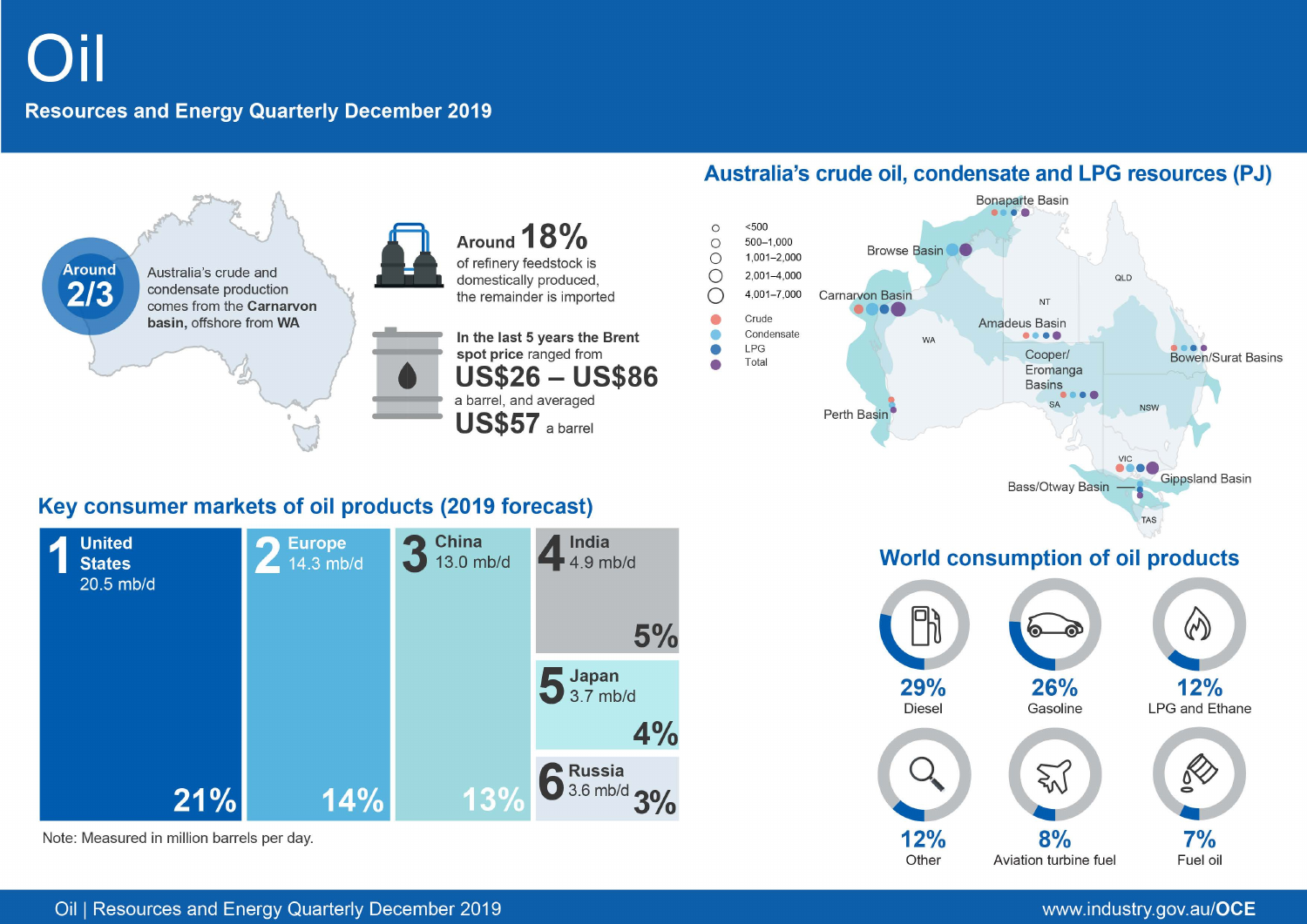## **8.1 Summary**

- Oil prices have fallen in 2019 as a result of slowing economic growth. An attack on Saudi Arabia's oil production facilities on 14 September 2019 temporarily boosted prices. However, as of early December 2019, prices have fallen close to levels before the attack.
- Australia's condensate and LPG export volumes are rising, while crude oil production in 2018–19 fell to its lowest level in many decades.
- **Earnings from crude, condensate and LPG exports are forecast to** continue their upward trend, rising from \$9.1 billion in 2018–19 to \$11 billion in 2019–20, before falling marginally to \$10 billion in 2020– 21. The 2019–20 peak reflects expected growth in export volumes and the impact of a weaker Australian dollar.

## **8.2 Prices**

#### Prices falling despite attack on Saudi oil infrastructure and OPEC+ cuts

The Brent crude oil benchmark price has fallen during 2019. Oil averaged US\$61 a barrel over the December quarter, 10 per cent lower than the December 2018 quarter. The West Texas Intermediate (WTI) benchmark fell by 4.9 per cent to US\$56 a barrel, and the gap between Brent and WTI narrowed. Compared to historical averages, the average Brent spot price for the December 2019 quarter is slightly lower than its 5 year average of US\$63 (real 2019 dollars). WTI is also slightly below its average price of US\$59 (real 2019 dollars) over the same period (Figure 8.1).

Price gains in the first half of the year were driven by output cuts agreed under the 'Vienna Agreement', by which OPEC, Russia, Kazakhstan, Mexico and seven other countries (collectively referred to as 'OPEC+') agreed to cut crude oil output by 1.2 million barrels a day. Due to Saudi over-compliance with this agreement and unplanned outages in Venezuela and Iran, 2019 world output is forecast to fall for the first time in a decade.

Lower global production has not resulted in prices increasing; instead, prices plunged between May and November, driven by softening expectations for oil consumption growth. Falling prices prompted OPEC+ to agree to cut output by a further 500,000 barrels a day on 6 December 2019. As of 9 December 2019, the impact on prices is still uncertain. These output cuts are only for the first quarter of 2020 in an attempt to limit the impact of seasonally low consumption on prices. This is expected to increase prices moderately during the first half of 2020, although the possibility that OPEC+ extends cuts beyond March would increase prices later in the outlook period. Prices would also rise if compliance increases in certain OPEC+ countries, particularly Iraq and Nigeria.

#### **Figure 8.1 Historical and forecast oil prices**



#### Source: Bloomberg (2019); Department of Industry, Innovation and Science (2019)

Trade tensions have also weighed on global economic growth, and consequently oil demand, in 2019. Demand growth is expected to be especially sluggish in most OECD nations. Forecasts of slowing growth in oil demand has put downward pressure on prices throughout 2019.

The impacts of the 14<sup>th</sup> of September attack on two key parts of oil production infrastructure in Saudi Arabia have largely dissipated. News of the attack initially caused Brent oil futures contracts to rise by US\$12 a barrel when Asian markets opened. This was the largest intraday move since the futures contract started trading in 1988. Over the December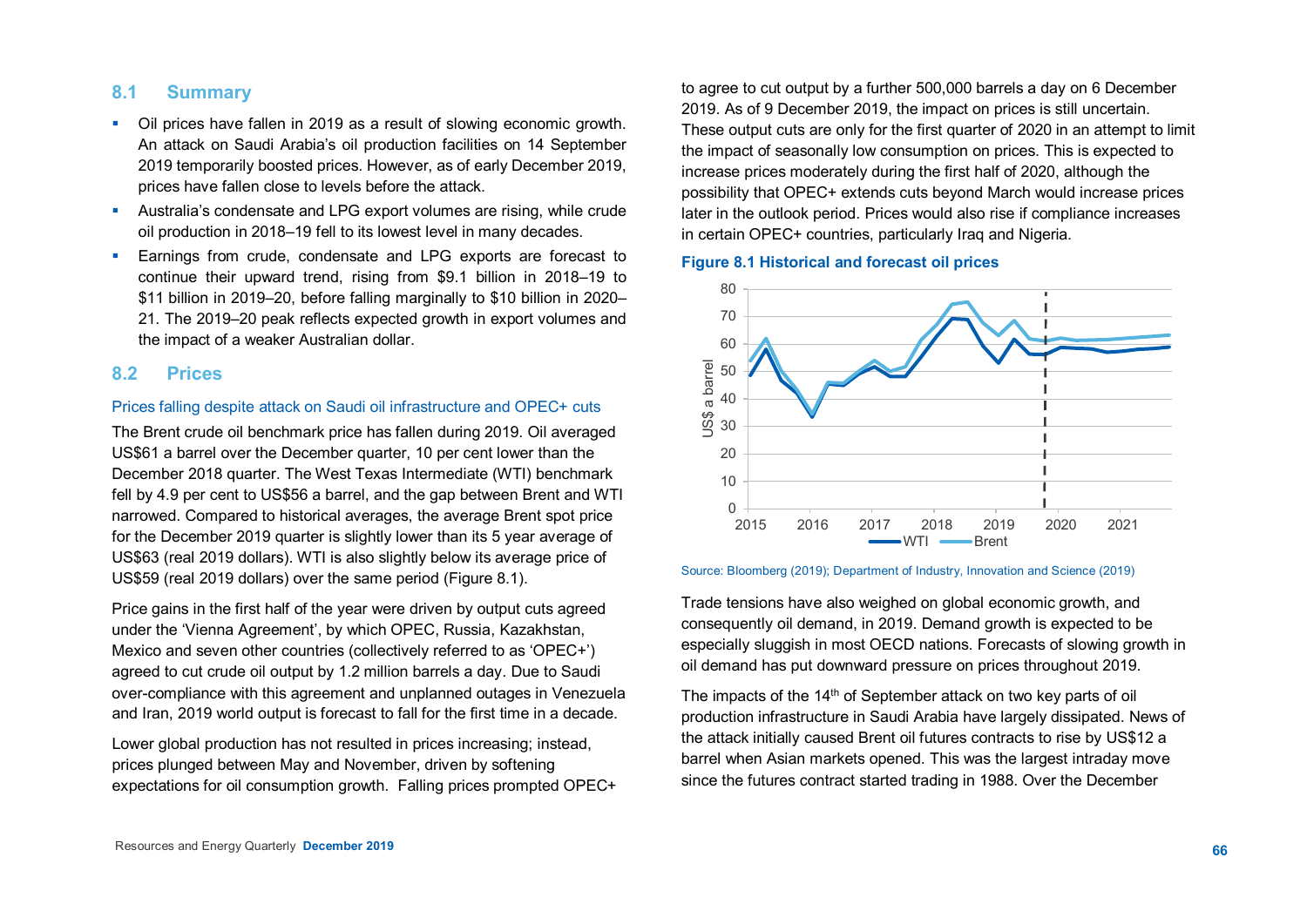quarter, prices fell to be marginally higher than pre-attack levels at the time of writing.

The International Maritime Organisation 2020 mandate for international shipping to switch to low-sulphur bunker fuel is widening the premium of low sulphur gasoil over high sulphur fuel oil. This premium has widened throughout 2019, indicating that the demand for the high sulphur products has declined even before the mandate is imposed. This ongoing demand shift is likely to put upward pressure on the prices of light sweet crude oils — such as the Brent and WTI benchmarks, both of which suit refining into low sulphur fuels (see June 2019 *Resources and Energy Quarterly*, Box 8.1).

Despite OPEC+ agreeing to deeper output cuts, elevated global production relative to consumption is expected to cause prices to ease over the outlook period. The Brent crude benchmark price is forecast to fall marginally, to average US\$64 a barrel in 2020 and US\$63 a barrel in 2021. This is down from its average 2018 level of US\$71 a barrel (Figure 8.1).

## **8.3 World oil consumption**

#### Moderate consumption growth expected

2019 oil consumption growth is expected to fall marginally to 1.0 million barrels a day, as a result of lower OECD consumption. This is below the long-term average, and this edition of the *Resources and Energy Quarterly* is the third in a row in which 2019 consumption growth forecasts have been revised downwards.

Over the outlook period, world oil consumption growth is expected to increase at an average annual rate of 1.2 million barrels a day, from 99 million barrels a day in 2018 to around 103 million barrels a day in 2021. This growth is 23 per cent lower than the 5 years to 2018, mirroring the slowing pace of growth in the world economy.

Non-OECD countries are expected to account for nearly all of the growth in world oil consumption. Most of this growth is expected to come from

China and India. Growing demand in these two countries is expected to underpin global import demand. Over the outlook period, non-OECD consumption is forecast to rise from 51 million barrels a day in 2018 to reach 55 million barrels a day in 2021.

OECD consumption growth is expected to remain steady over the outlook period following an expected decline in 2019. US consumption is forecast to increase only marginally. As a result, a higher share of US production is expected to be exported. OECD fuel consumption is expected to remain steady, because efficiency improvements are expected to fully offset growing transport demand. Fuel switching will become increasingly important over time as electric vehicles (EV) take a growing share of the new light vehicle market. However, the largest growth in EV sales is expected to occur beyond the outlook period.

# **8.4 World oil production**

World production in 2019 is expected to fall, due to the success of the Vienna Agreement in limiting output, and the impact of US sanctions on Venezuela and Iran (Figure 8.2). Over the outlook period, production is forecast to increase primarily because of higher US output.

#### OPEC+ cuts and unplanned outages reducing global output

OPEC+ total oil (crude and natural gas liquids) output has fallen over 2019, declining to 54 million barrels a day in October 2019. This is 2.8 million barrels a day lower than the October 2018 production level which is used as the Vienna Agreement benchmark. The 2019 reduction exceeds the voluntary cuts under the Vienna Agreement, primarily due to overcompliance by Saudi Arabia.

In October 2019, Saudi Arabia reduced output by 0.4 million barrels a day in comparison to October 2018 to support prices before the Saudi Aramco initial public offering (IPO) in December 2019. As of 9 December 2019, the Saudi Aramco IPO raised over US\$29 billion, making it the largest IPO in history. Over the outlook period, Saudi Arabia is expected to continue producing less than their OPEC+ targets.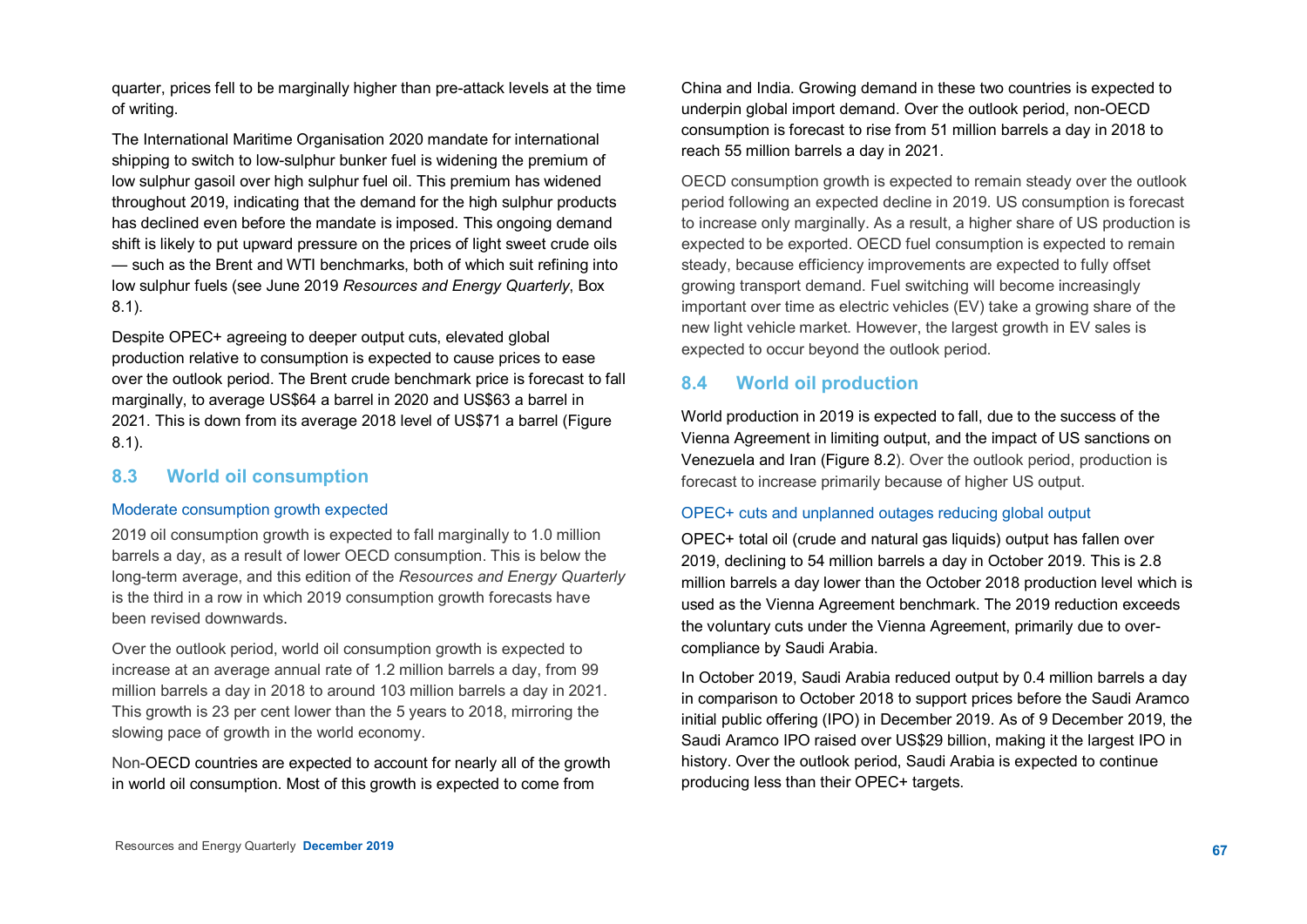On 14 September 2019, a terrorist attack on Saudi Arabian oil infrastructure caused fires and extensive damage. This reduced Saudi production by 8.2 per cent month-on-month in September. This disruption has proven to be temporary, with October production increasing by 13 per cent to be greater than August production. Nonetheless, this attack has highlighted risks of vulnerabilities in Saudi oil production infrastructure. Russian production in October 2019 fell to 11 million barrels a day. This is 2 per cent lower than October 2018 and is close to Russia's output target under the Vienna Agreement. Production is forecast to fall in 2020 as Russia is expected to fully comply with the targets from the December 2019 deal.



## Figure 8.2: Annual change in forecast world oil production by region

Source: IEA (2019); Department of Industry, Innovation and Science (2019)

Over the outlook period OPEC+ production is forecast to remain lower than 2018 in volume terms. 2020 output is expected to fall in line with the output targets agreed to in the December 2019 deal. Since these output targets are assumed to be temporary, production in 2021 is forecast to increase year-on-year.

## US sanctions affecting global production

Involuntary cuts have affected the OPEC members exempt from the Vienna Agreement: Iran (output down 38 per cent to 2.1 million barrels a day) and Venezuela (output down 50 per cent to 0.7 million barrels a day). Both declines are due to US sanctions, and further falls are expected in the short-term. OPEC output is forecast to remain below 2018 levels throughout the outlook period, irrespective of whether production recovers in Iran.

However, should US sanctions on Iran oil ease in the near future, Iranian production would likely recover quickly, adding up to two million barrels a day into a market where prices are already falling.

Venezuela's production is not expected to rebound during the outlook period, even if US sanctions are lifted. For production to increase, significant investment in Venezuelan oil infrastructure is required.

## Rapid US output growth continues

US oil output in 2019 is expected to increase by 1.6 million barrels to 17 million barrels a day (Figure 8.2). This is 133 per cent of the amount that OPEC+ agreed to decrease production by in the Vienna Agreement. Over the outlook period, growth in US shale oil production is expected to moderate, while remaining the key driver of higher global production. Production is forecast to reach 19 million barrels a day in 2021, up from 15 million barrels a day in 2018.

## Other non-OPEC output expected to increase marginally

Over the outlook period, production in other non-OPEC countries is expected to increase from 2018 levels. Between 2019 and 2021, Norway's production is forecast to increase from 1.7 million barrels a day to 2.3 million barrels a day. Production growth is expected to be minimal in Canada and the UK.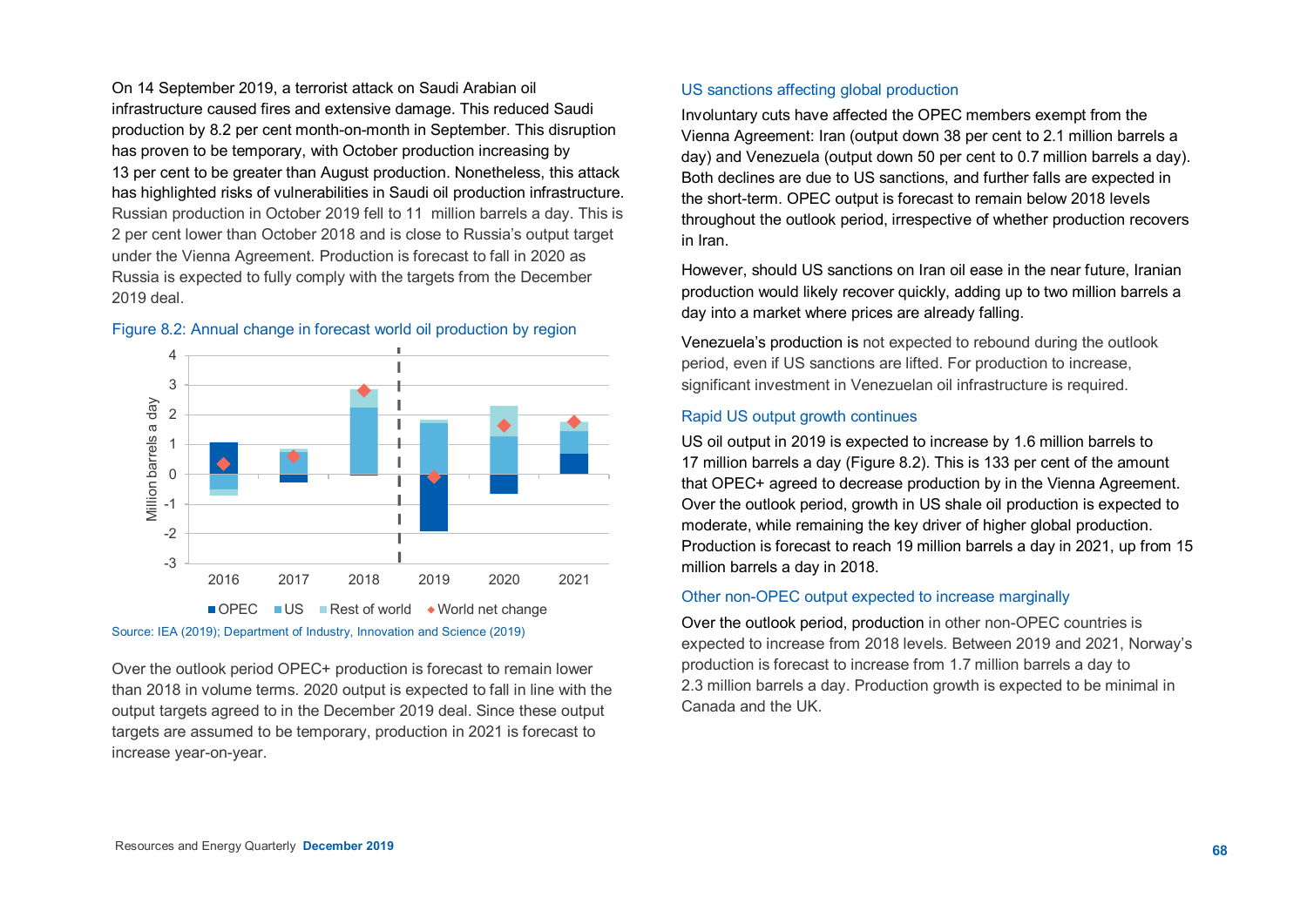#### **Box 8.1: Long-term outlook for oil**

In November 2019, the International Energy Agency (IEO) released their annual World Energy Outlook (WEO) publication. The WEO contains forecasts for the global energy sector to 2040 under three policy scenarios. The outlook for oil varies substantially across these policies, indicating the significant influence of government policies on the oil sector.

#### Long-term forecasts

In the Stated Policies Scenario, oil consumption grows by 10 per cent to reach 106 million barrels per day in 2040. Consumption does not peak before 2040, although the growth rate slows considerably after 2025. Much of this slowdown occurs in China. Nonetheless, China is expected to become the world's largest oil consumer, due to falling US usage. In the Current Policies Scenario, global oil consumption continues to rise, reaching 121 million barrels per day in 2040. Under the Sustainable Development Scenario, consumption begins decreasing over the short-term and falls dramatically to 67 million barrels per day.

Across all scenarios, the US share of global oil production is forecast to increase significantly to 2030. As a result, the US is projected to become the largest gross oil exporter. This will reduce OPEC's ability to influence global prices. From 2030, the share of global production from OPEC increases due to ongoing investment in new supply sources (Figure 8.4).

Global oil prices are forecast to rise in real terms under the Stated Policies Scenario. This growth rate increases in the Current Policies Scenario with prices under the sustainable development scenario falling marginally.

#### Risks to the forecasts

The IEA also highlighted ongoing risks to the sector. This includes the strategic importance of trade chokepoints, particularly the Strait of Hormuz and the Strait of Malacca. In all scenarios, trade passing through the Strait of Hormuz remains high through to 2040 and any impediment to shipments would materially affect markets and render most OPEC spare capacity unavailable.



Note: The Current Policies Scenario considers the impact of policies and measures that are firmly enshrined in legislation as of mid-2019. The Stated Policies Scenario (previously known as the New Policies Scenario) incorporates the likely effects of current and announced policies, including official targets. The Sustainable Development Scenario entails a pathway consistent with the Sustainable Development Goals and Paris Agreement

Trade passing through the Strait of Malacca is projected to increase. Growing traffic, in combination with the narrow nature of the Strait of Malacca, poses major risks to global oil supply chains.

Another source of uncertainty is the future of electric vehicles. In the stated policies scenario, there are a projected 330 million electric cars on the road in 2040. This is expected to reduce oil consumption by 4 million barrels per day. The IEA notes that the outlook for electric vehicles is unclear and dependent on consumer preferences. A fundamental assumption in the WEO is that the current rising popularity of sports utility vehicles ends. This is crucial to the outlook for oil demand, since these vehicles are generally less fuel-efficient and harder to electrify.

#### Figure 8.3: Production growth forecast in the Stated Policies Scenario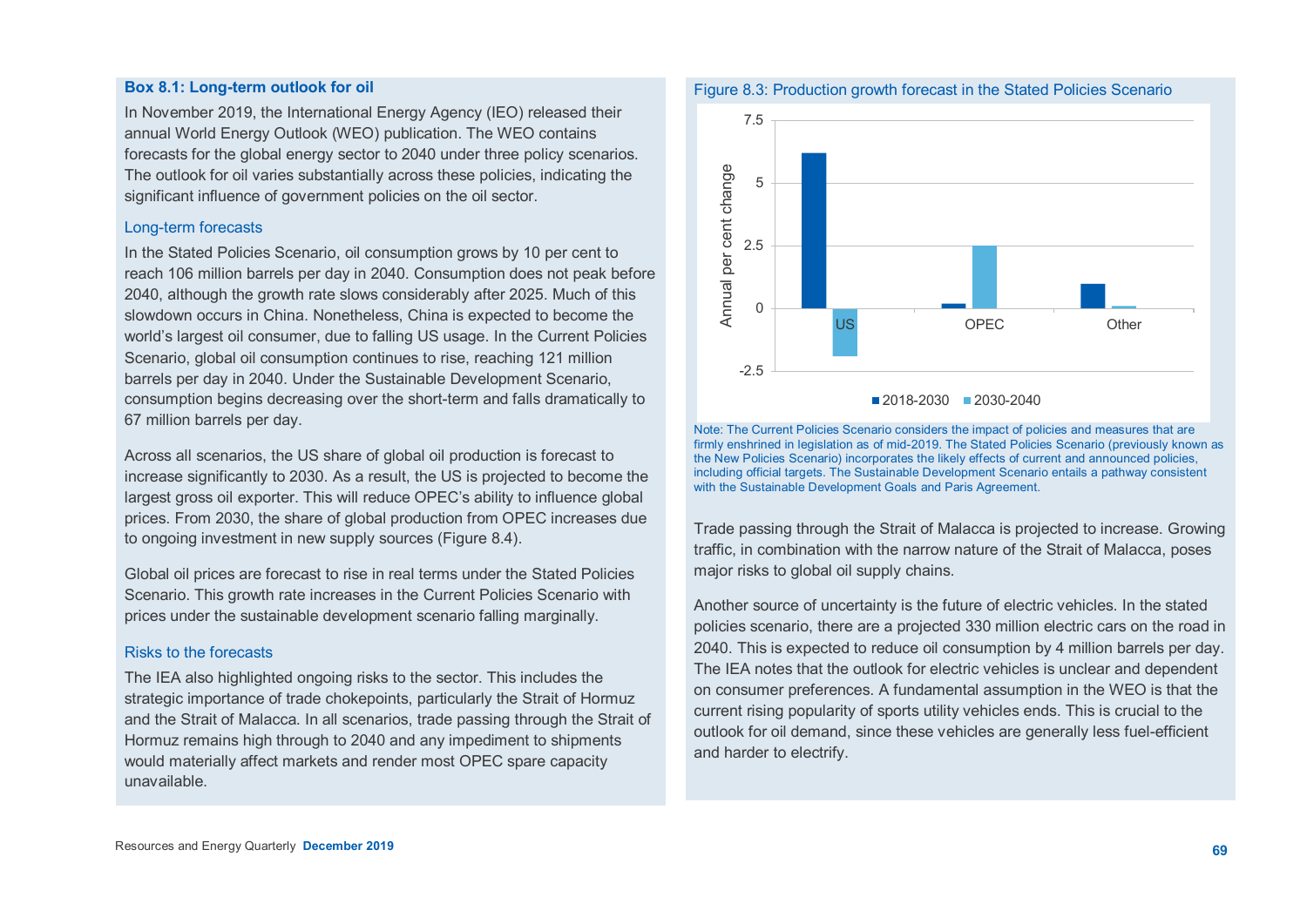## **8.5 Australia's production and trade**

#### Oil export earnings to peak in 2019–20

In 2018–19, the value of Australian exports rose by 31 per cent to \$9.0 billion. The rise was due to higher crude and condensate export volumes, higher prices and a weaker Australian dollar.

The outlook for crude and condensate remains strong, with production in 2019–20 forecast to increase by 28 per cent to 436,000 barrels a day. Production in 2020–21 is forecast to increase marginally to 443,000 barrels a day.

2018–19 was a bumper year for condensate production, associated with output from new offshore LNG projects. Condensate increased by 52 per cent during the year, more than offsetting the ongoing decline in crude production (Figure 8.5).

Annual earnings from crude and condensate exports are forecast to peak at \$11 billion in 2019–20, with rising export volumes and a weaker Australian dollar more than offsetting falling world prices. Exports are then expected to fall marginally to \$10 billion in 2020–21 as the Australian dollar recovers from current lows and oil prices decline further (Figure 8.6).

#### Australia's crude oil production to recover from low levels

Australian crude oil production averaged 108,000 barrels a day in 2018–19 — this was the lowest annual level since 1969–70. Australian production is expected to rebound over the projection period, primarily due to Woodside's Greater Enfield project. This field first produced oil in August 2019 and is expected to ramp up production over the coming years. Total Australian crude oil production in 2020–21 is forecast to be 33 per cent higher than 2018–19.

### Condensate and LPG production up strongly

In 2019–20, condensate output is forecast to reach 297,000 barrels a day, 10 per cent higher than 2018–19. Growth is expected to moderate in 2020–21, with production falling to 299,000 barrels a day.





Source: EnergyQuest (2019); Australian Petroleum Statistics (2019); Department of Industry, Innovation and Science (2019).

#### **Figure 8.5: Australia's annual oil exports**



Notes: Includes crude oil and condensate, but excludes LPG. Source: ABS (2019); Department of Industry, Innovation and Science (2019).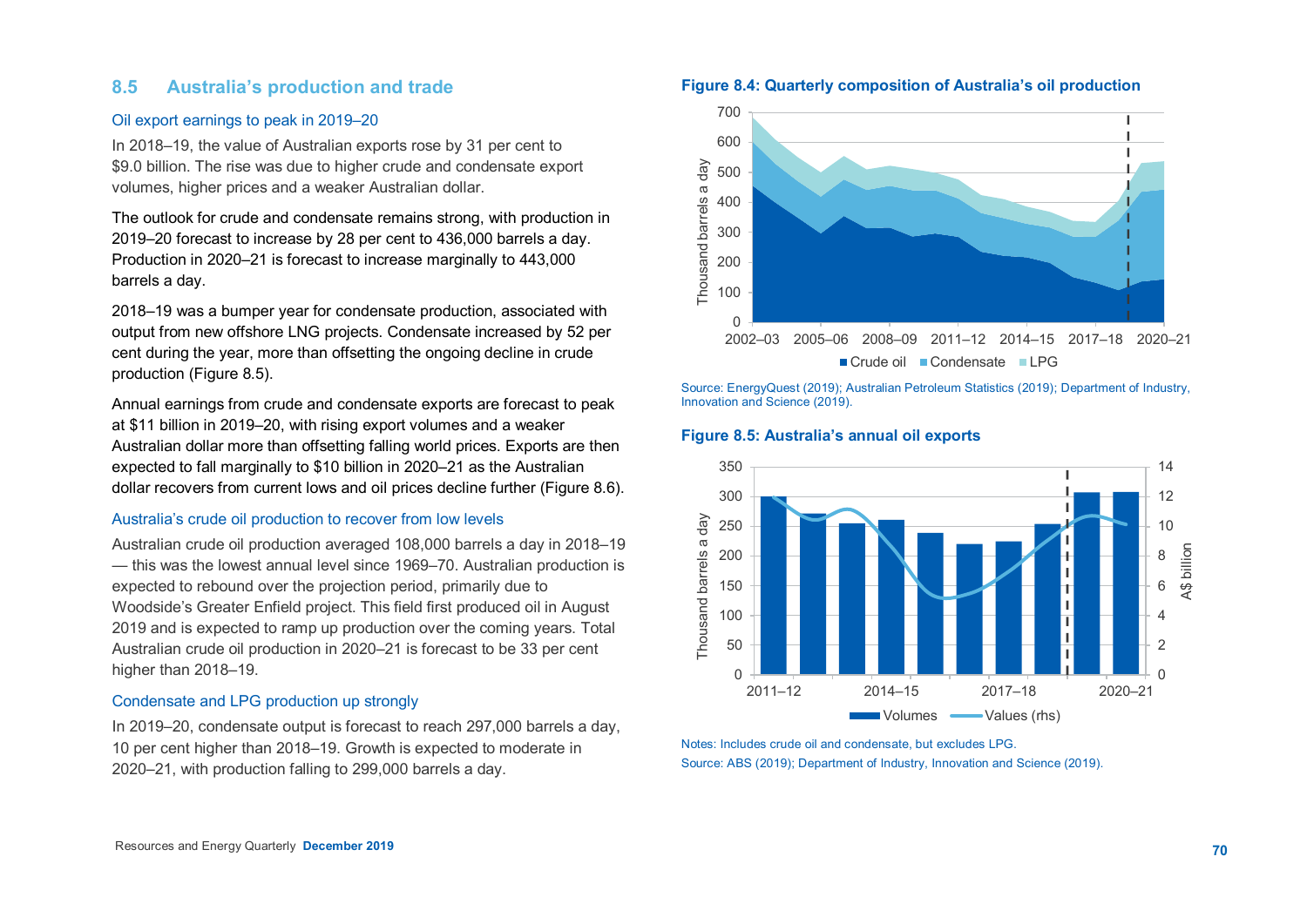In the Browse Basin, the recent start-up of Train 1 at INPEX's Ichthys facility has seen production quickly reach full capacity, with output of about 70,000 barrels a day during the first half of 2019. Shell's Prelude facility has also commenced operations and is currently ramping up production.

LPG production in the September quarter 2019 was 43 per cent higher year-on-year at 91,000 barrels a day. This is due to additional Ichthys and Prelude production, and a return to normal output at Esso's Gippsland Basin joint venture in the Bass Strait following maintenance. In 2020–21, Australian LPG output is expected to reach 95,000 barrels a day, 43 per cent higher than 2018–19.

## **Exploration**

In the September 2019 quarter, petroleum exploration expenditure was \$378 million, 17 per cent higher year-on-year (Figure 8.6). Exploration has begun to recover from the six-year lows recorded in 2017–18. Exploration has picked up noticeably in Western Australia, suggesting that producers may be looking to backfill large-scale LNG projects (see *Major Projects* chapter).

## Australia's fuel demand growth stalls, but refinery output remains steady

Australia's refinery production was 502,000 barrels a day in 2018-19. The share of Australia's consumption from imported product has increased over time, and was estimated to reach 61 per cent of refined product in 2018–19. The share of consumption from imported product was estimated to be 70 per cent for diesel and 36 per cent for automotive gasoline.

Australian consumption growth fell from 3.5 per cent in 2017–18 to 0.5 per cent in 2018–19. This is due to slowing economic growth, consistent with trends in other OECD countries. Consumption growth is forecast to recover somewhat over the outlook period, but to remain low (see Figure 8.7).

Slowing consumption is expected to be primarily reflected in the amount of Australian imports rather than domestic production.





Notes: All petroleum products, including gasoline, diesel, aviation fuels, LPG, lubricants. Source: Australian Petroleum Statistics (2019), Department of Industry, Innovation and Science (2019)

#### Revisions to the outlook

Since the September 2019 *Resources and Energy Quarterly*, Australian export earnings have been revised down for 2019–20 and 2020–21. This largely reflects downward revisions to global prices. Marginally lower exchange rate forecasts will partially offset lower forecast global prices.